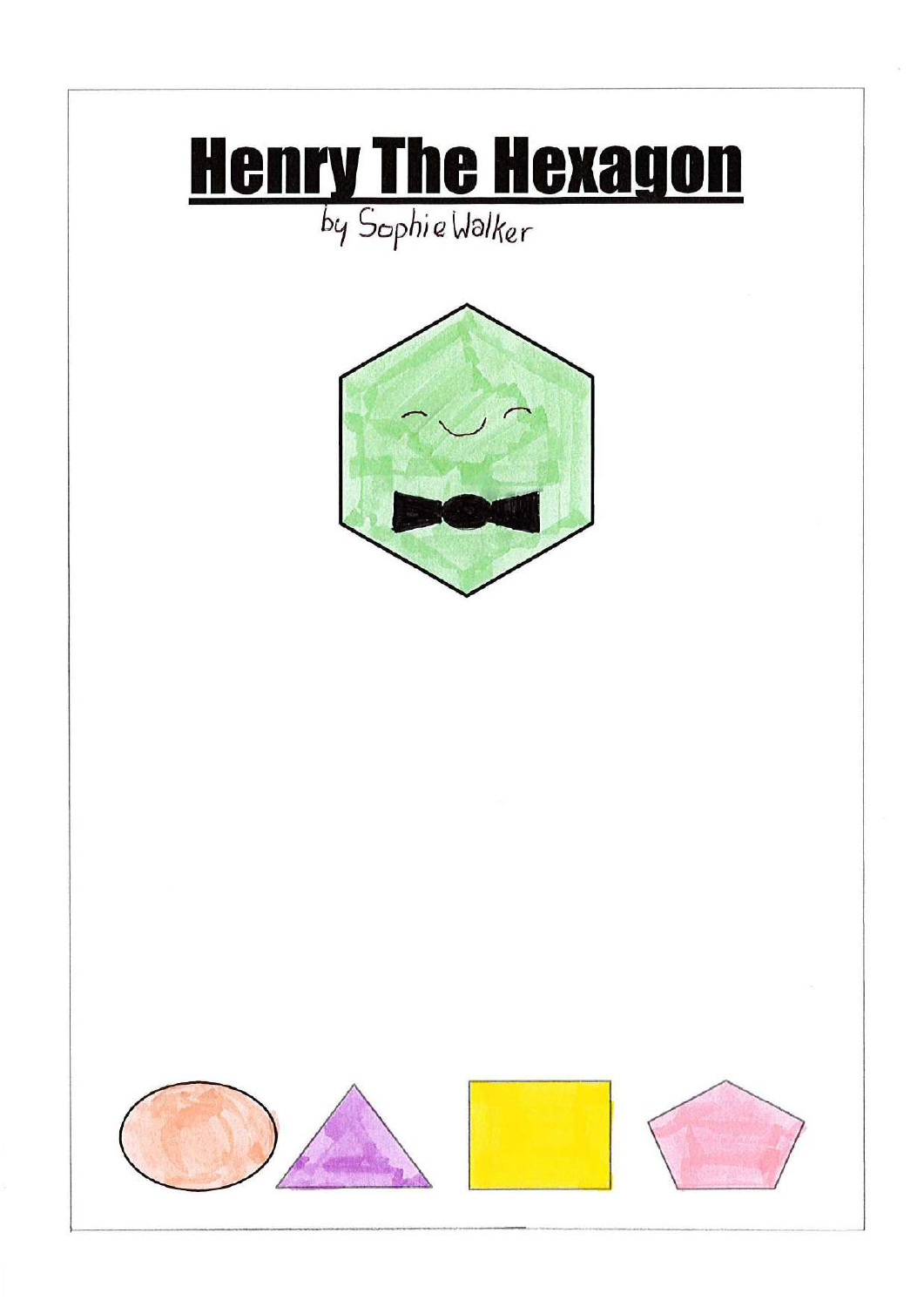Henry the hexagon lived in Shapeville. Henry loved being a regular hexagon. He could show off to everyone that he had six equal sides and six equal angles. He made fun of the pentagons. He made fun of the squares. He made fun of the triangles. He even made fun of the circles. The other shapes were getting sick and tired of Henry's boasting, so they decided to teach equal sides and six equal angles. He<br>fun of the pentagons. He made fun of<br>squares. He made fun of the triangle<br>even made fun of the circles. The o<br>shapes were getting sick and tired<br>Henry's boasting, so they decided to<br>him

him a lesson.



The other shapes went to go see the maths crystal ball and asked if it could help. This ball was very powerful and could do anything. They told the ball that they wanted to teach Henry a lesson. It told them that it would work its special shape magic to teach Henry a very important lesson.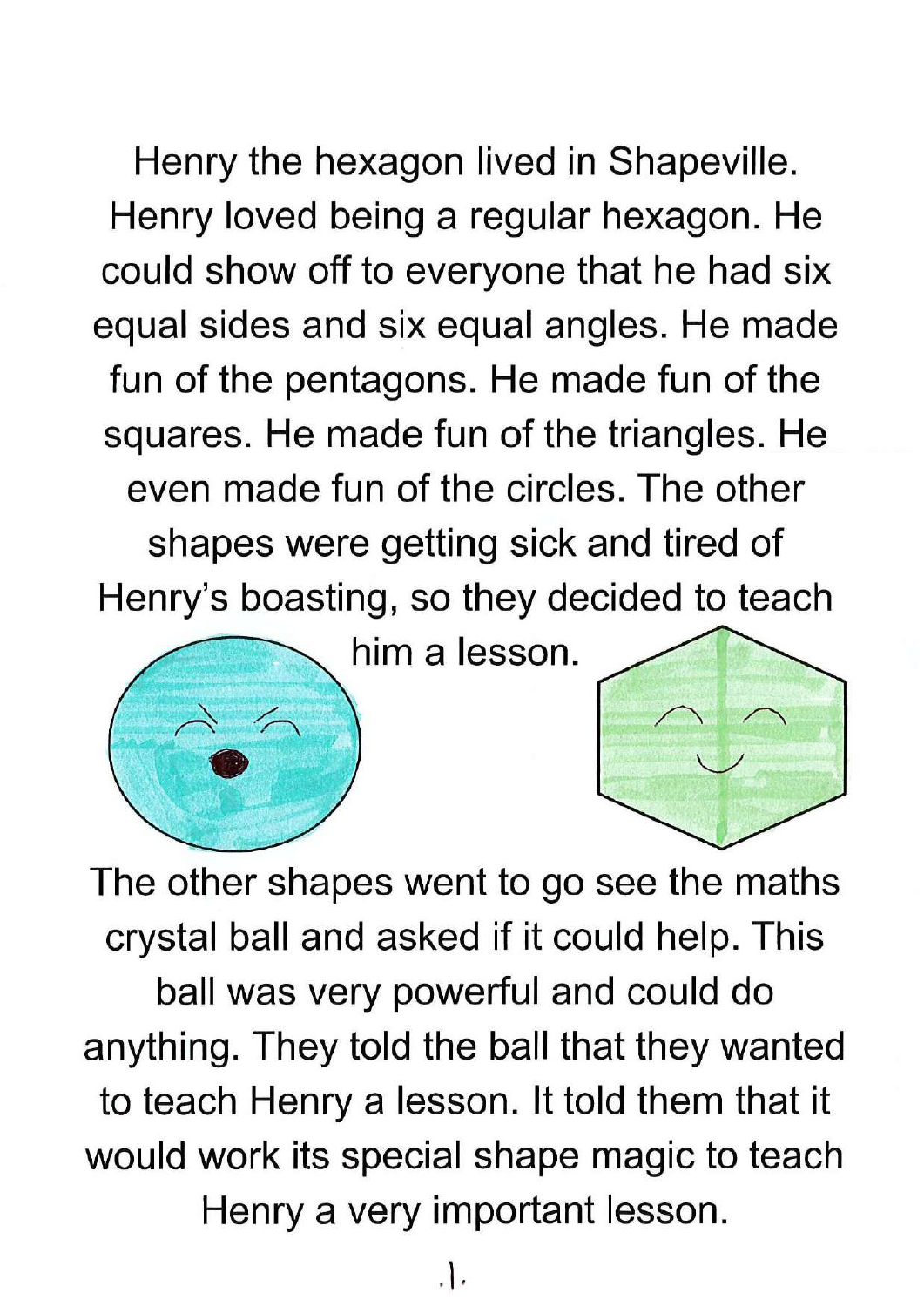

The next day, Henry woke up and he was a regular pentagon. Henry went out boasting and making fun of all the other shapes. The hexagons started to laugh and made Henry feel very bad. Henry realised that he shouldn't let a few hexagons make him feel bad. He could still show off to everyone that he had five equal sides and five equal angles. He made fun of the squares. He made fun of the triangles. He even made fun

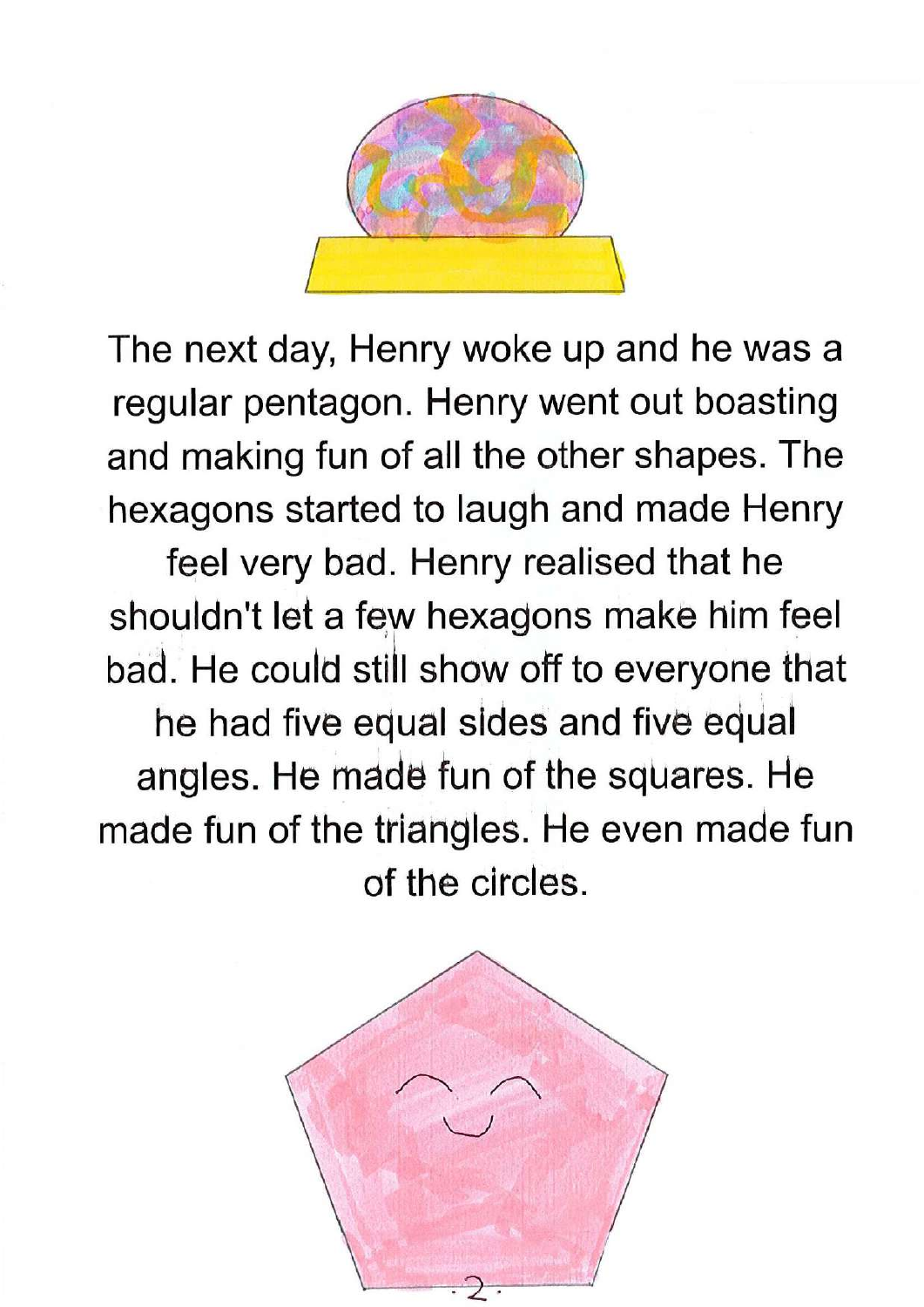The next day, Henry woke up and he was a square. Henry went out boasting and making fun of all the other shapes. The hexagons and pentagons started to laugh and made Henry feel very bad. Henry realised that he shouldn't let a few hexagons and pentagons make him feel bad. He could still show off to everyone that he had four equal sides and four equal angles. He made fun of the triangles. He even made fun of the circles.



The next day, Henry woke up and he was an equilateral triangle. Henry went out boasting and making fun of all the other shapes. The hexagons, pentagons and squares started to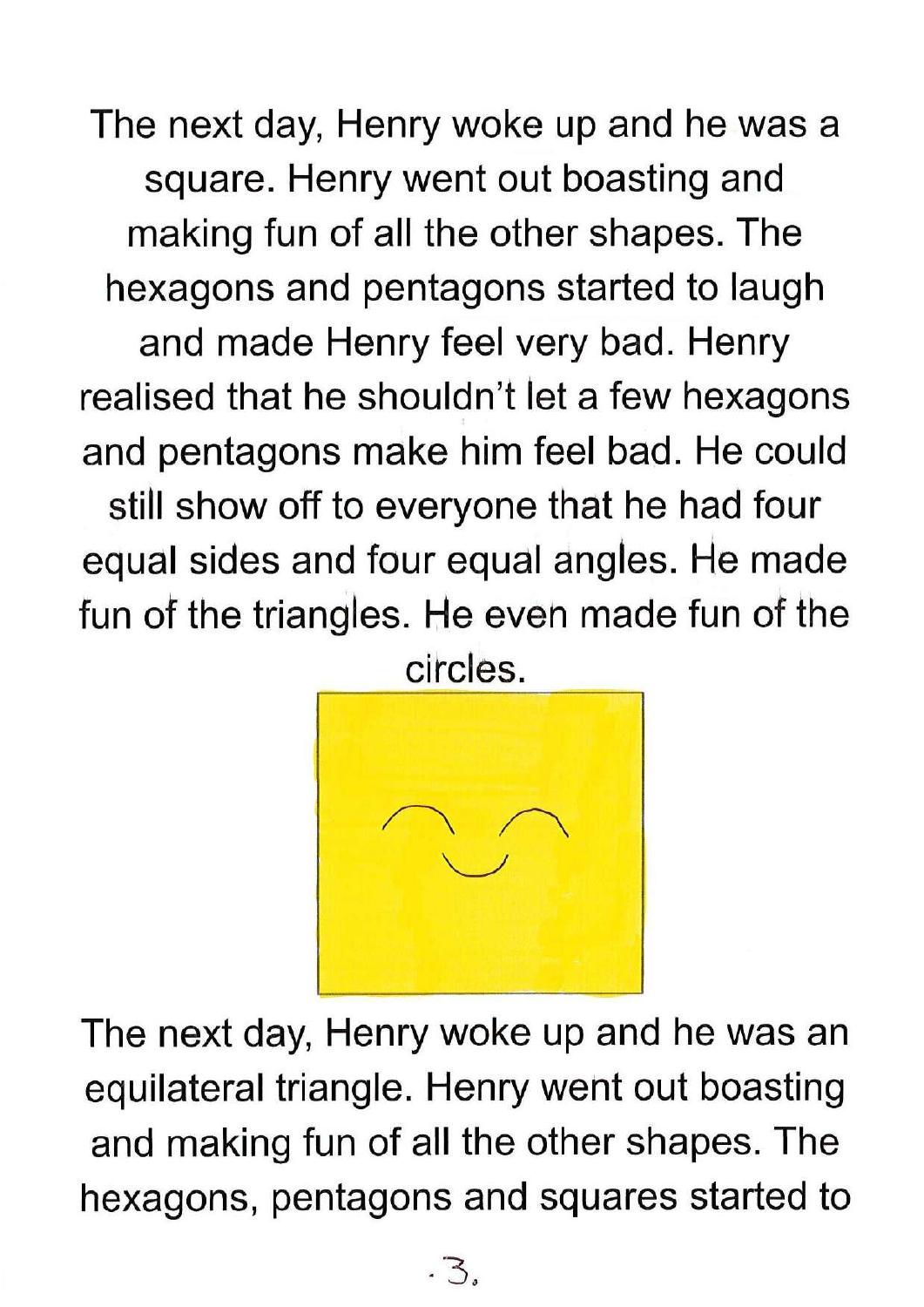Henry realised that he shouldn't let a few hexagons, pentagons and squares make him feel bad. He could still show off to everyone that he had three equal sides and three equal angles. He even made fun of the circles.

én

per een personal

 $\sqrt{2}$ 

The next day, Henry woke up and he was a circle. Henry went out boasting and making fun of all the other shapes. Everyone started to laugh and started to make Henry feel very very bad. Henry realised that he shouldn't have boasted and made fun of all the other shapes. He decided to go apologise to all the other shapes. He said sorry to the pentagons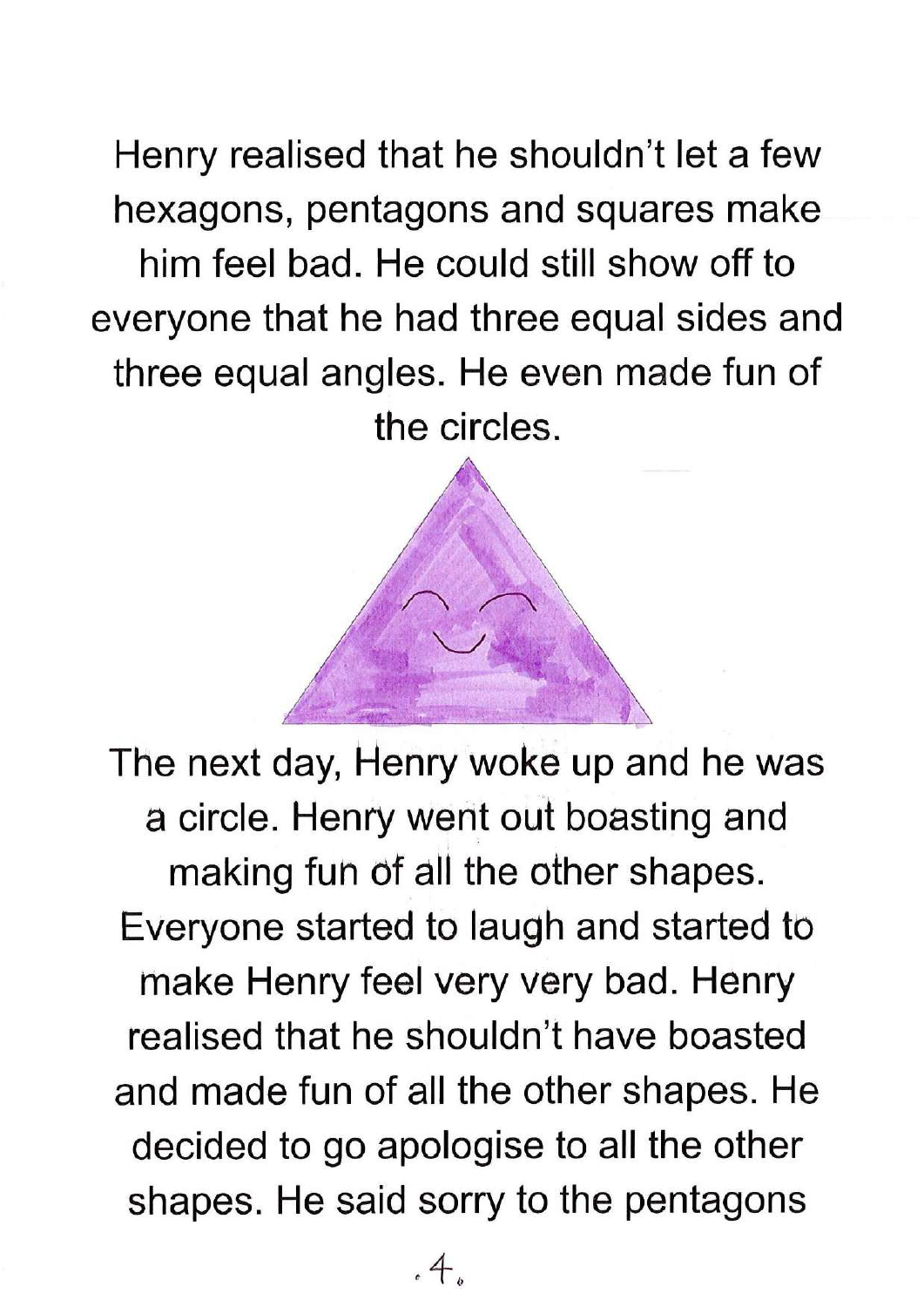He said sorry to the squares and they forgave him. He said sorry to the triangles and they forgave him. He even said sorry to the circles and they forgave him too. He promised all of the shapes that he wouldn't boast and make fun of them any more.



day, Henry woke using the carry work of the same went out with his formised, didn't boase other shapes every formulation of the shapes every formulation of the shapes every formulation of the shapes every formulation of th The next day, Henry woke up and he was a hexagon again. Henry was very happy. He went out with his friends and like he promised, didn't boast or make fun of the other shapes ever again.